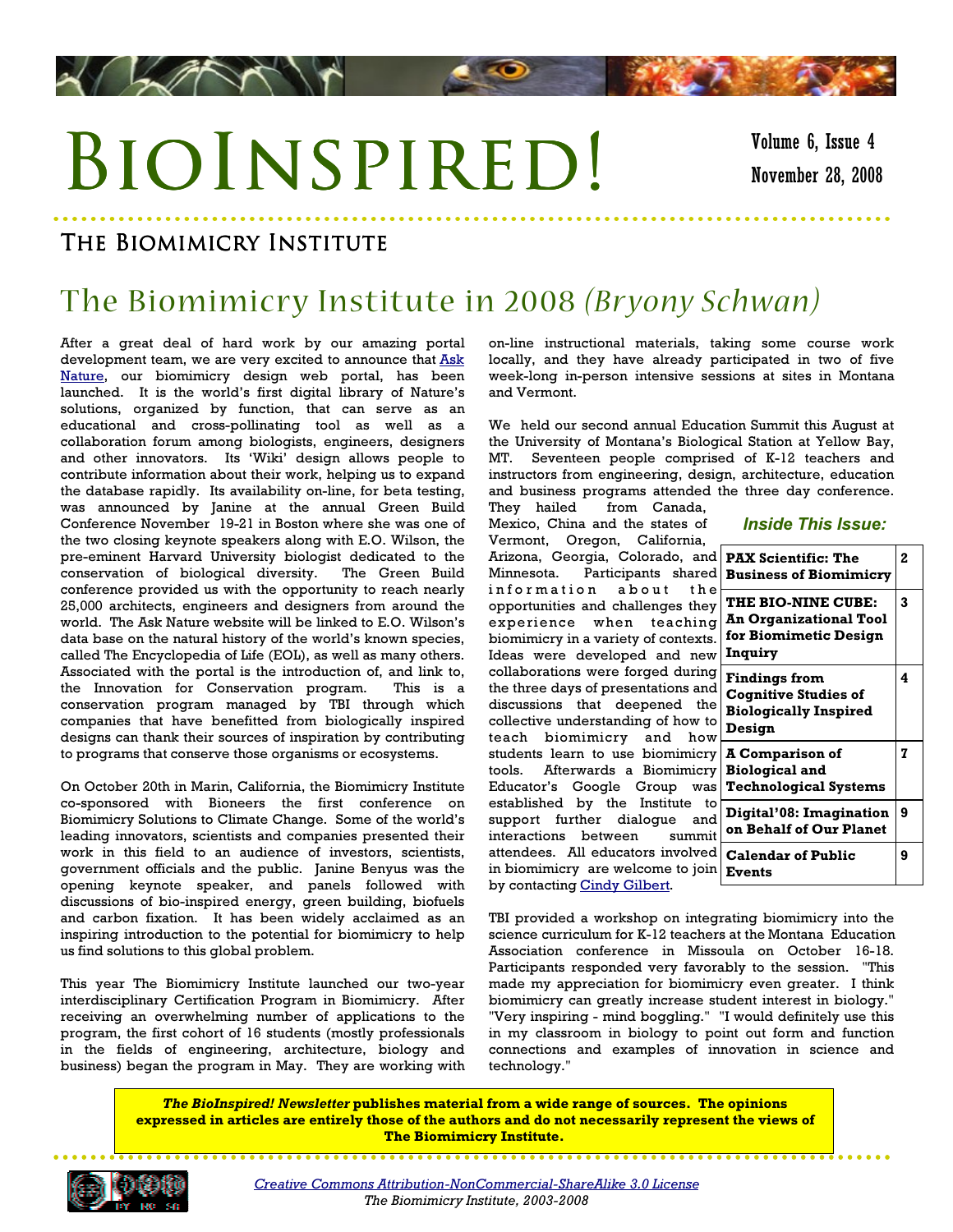<span id="page-1-0"></span>

### The Biomimicry Institute in 2008 *(continued)*

Under the heading of non-formal education there have been lots of fun developments. We have begun an extensive collaboration with the Zoological Society of San Diego and we are also now working with Tree Media in Los Angeles to develop an on-line biomimicry television channel. Beyond that we have provided content for documentaries to five other production companies. One of the most creative and exciting projects this year has been a children's CD of biomimicry songs called Ask the Planet, to be released the first of the year. Singer/songwriter Amy Martin composed all 17 songs and has developed accompanying curriculum for each song for use in elementary schools and informal educational settings. Several celebrity vocalists donated their time and talent to sing along with the Missoula Coyote Choir – a choir comprised of 17 children ranging in ages from 7-12. The music and accompanying curricula are designed to reconnect children with nature, create a sense of awe for the environment and teach them about the concept of biomimicry. The CD will be available for purchase through the TBI website as well as through museum, national park and zoo stores at the beginning of 2009.

The fourth BioInspired! Newsletter of 2008 starts with an update on the growing success and expansion of the PAX companies. PAX Scientific has been a regular contributor to the BioInspired! Newsletter, from an brief introduction in [September 2004,](http://biomimicry.typepad.com/newsletter/2006/03/september_2004_.html) an overview of the science behind the PAX Streamlining Principle in [December 2004,](http://biomimicry.typepad.com/newsletter/2006/03/december_2004_n.html) notes on a talk by Jay Harman and Onno Koelman in <u>March 2006</u>, and an article by Peter Fiske on evolving design models i[n June 2008.](http://biomimicry.typepad.com/newsletter/2008/06/june-2008-newsl.html) 

The success of biomimicry depends on a wide range of activities, from lectures, workshops and courses to applications that demonstrate the practical value of biomimicry. It is also essential that the field of biomimicry continues to grow and develop through research in theory, methods and processes. Three newsletter articles describe an organizational tool for biomimetic design inquiry (Tom McKeag), research in the cognitive aspects of biologicallyinspired design (Ashok K. Goel) and implications of a comparison between biological and technological systems (Julian Vincent).

A key goal of biomimicry is to bring together a wide range of disciplines in helping to create a more sustainable future. The newsletter closes with a pointer to the 10<sup>th</sup> International Digital Print Exhibition that approached the same goal from the perspective of artist/scientists. If you are in the New York area before January 25/2009, you can see the exhibit 'in the flesh'.

[Bryony Schwan](mailto:bryony@biomimicryinstitute.org)



### PAX Scientific: the Business of Biomimicry (*Kasey Arnold-Ince)*

Kasey Arnold-Ince is Director of Communications for the PAX companies.

With rising energy prices driving a need for increased efficiencies in both power utilization as well as in system-wide productivity, industry is finally appreciating the business case for cleantech. Encouraged by this shift, biomimetic engineering company PAX Scientific is increasing its efforts to bring natural streamlining to the world of fluid-handling equipment. To that end, we are quite the busy biomimics here in California:

[PAX Scientific](http://www.paxscientific.com/) continues its air handling and fan development research, and its work with master licensee PaxFan to commercialize these designs. PAX Scientific has spawned three related companies (see below) to address specific market areas, adding specialists in a variety of engineering and scientific disciplines. We have grown so much that we are now spread across four separate locations!

 $\begin{array}{cccccccccccccc} \bullet & \bullet & \bullet & \bullet & \bullet & \bullet & \bullet & \bullet \end{array}$ 

- [PAX Water Technologies](http://www.paxwater.com/) continues to expand its reach into the municipal water market. The company's mixing technology, the PAX Water Mixer, is designed to apply nature's flow strategies to the challenge of maintaining the quality and safety of drinking water stored in reservoir tanks. Mixing the water prevents microbial growth and reduces the need for chemical disinfectants. PAX's energy efficient in-tank mixer blends up to 7 million gallons of water by employing approximately 300 watts—the power used to light three 100-watt bulbs. We now have PAX Water representatives in 24 states and in Ontario, Canada. Our newest offering: a solarpowered option for off-the-grid operation.
- [PAX Mixer](http://www.paxscientific.com/tech_what.html#mixer) continues to spearhead research into optimized mixing applications in a variety of industries. This research is supported by a three-year \$1.9M Advanced Technology Program grant from the US Department of Commerce that was awarded to parent company PAX Scientific. Because these studies have the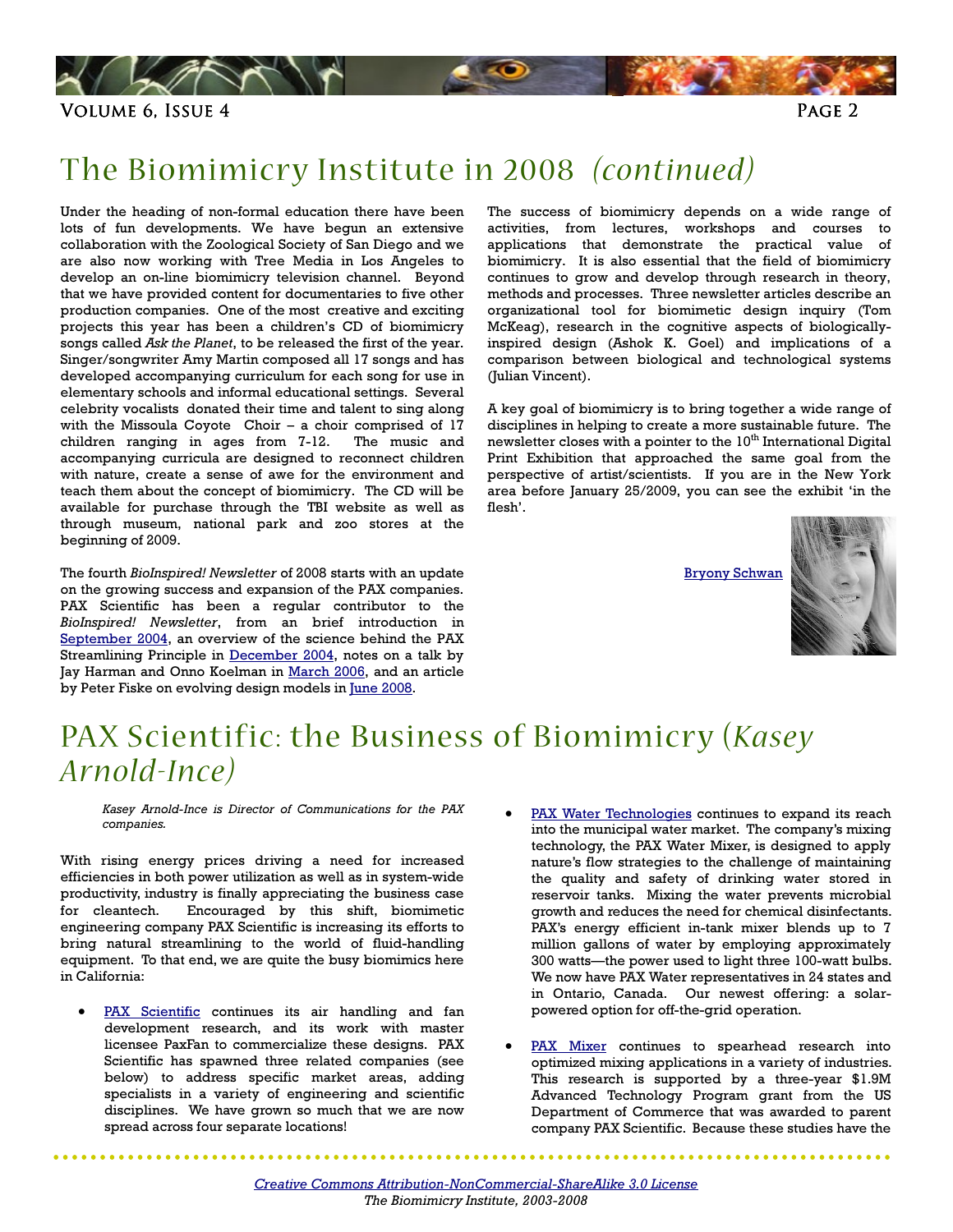<span id="page-2-0"></span>



### PAX Scientific *(continued)*

potential to benefit both companies, Mixer's scientists are working closely with engineers from the Water subsidiary to achieve the project's goal: leveraging nature's mixing methodologies into a new class of industrial mixers. We believe these mixers will offer better productivity and lower operating costs (including energy and maintenance).

PAX's newest company, [PAX Streamline,](http://www.paxstreamline.com/) is in development mode with teams of engineers focused on identifying and producing solutions in the areas of power generation (optimizing wind turbines) and cooling (improving both the effectiveness and the energy efficiency of heating, ventilation and air conditioning systems, as well as refrigeration units). Streamline is also conducting continuing research into other areas where the Streamlining Principle may

provide efficiency benefits that reduce the carbon footprint of industrial equipment. In addition to employing CAD and CFD tools, Streamline continues PAX's hands-on design approach. At our Novato location, we operate our own prototyping lab, thermal test rig, machining shop, and carbon fiber fabrication lab.

At PAX, we are learning a lesson from the slender blade of grass that breaks through the concrete:

patience and perseverance pay off.

[Kasey Arnold-Ince](mailto:karnold-ince@paxstreamline.com) 



### THE BIO-NINE CUBE: An Organizational Tool for Biomimetic Design Inquiry *(Tom McKeag)*

Tom McKeag teaches the Applied Biology for Designers and Artists course at the California College of the Arts, San Francisco, California, and a biomimicry course for gifted elementary students in the Dixie School District, Marin County, California.

I teach a graduate course in bio-inspired design at U.C. Berkeley, "How Would Nature Do That?" I have had the great privilege of being sponsored by three distinguished faculty from the departments of Integrative Biology, Plant and Molecular Biology and Business: professors Robert Full, Lewis Feldman and Andrew Isaacs, and have been assisted by PhD student Margot Higgins. The goals of the course are to teach innovation using the study of nature as a lens, introduce a methodology for interdisciplinary collaboration, and sharpen awareness of the promise and pitfalls of working with biologically inspired products and solutions. Our students come from the worlds of architecture, biology, engineering, art and information.

My approach to the material is to encourage experiential, project-based learning in interdisciplinary teams working to short deadlines. I rely heavily on guest speakers, field trips and case studies to prepare students for their work.

Teaching bio-inspired design in this way can be daunting but very rewarding. You must present a wide range of general and technical information to students with varied backgrounds and capabilities. You must promote active, inter-disciplinary cooperation among them. You must inculcate methods of inquiry, analysis and creativity that will serve as a foundation for the ultimate goal of innovation. In return, you are likely to be blessed with an array of astonishing and fresh approaches to just about any problem you present.

One danger to this approach is for the students (and teachers) to get lost in the weeds of anecdotal information and thematic dead ends. The field of bio-inspired design can be characterized by emerging and fast-changing progress, scattered practitioners, and seemingly limitless scope. This is not reassuring to a generalist looking for an easy protocol for inquiry into the subject.

In developing this course, I realized that I needed a framework to guide me and help my students. This framework had to be complete, useful, instructive and provocative. In other words, it would have to map out a reasonable universe of possibilities to investigate, be directly helpful in a starting a search, inform study, and provoke thought about the study itself. My solution was the Bio-Nine Cube.



[Creative Commons Attribution-NonCommercial-ShareAlike 3.0 License](http://creativecommons.org/licenses/by-nc-sa/3.0/) The Biomimicry Institute, 2003-2008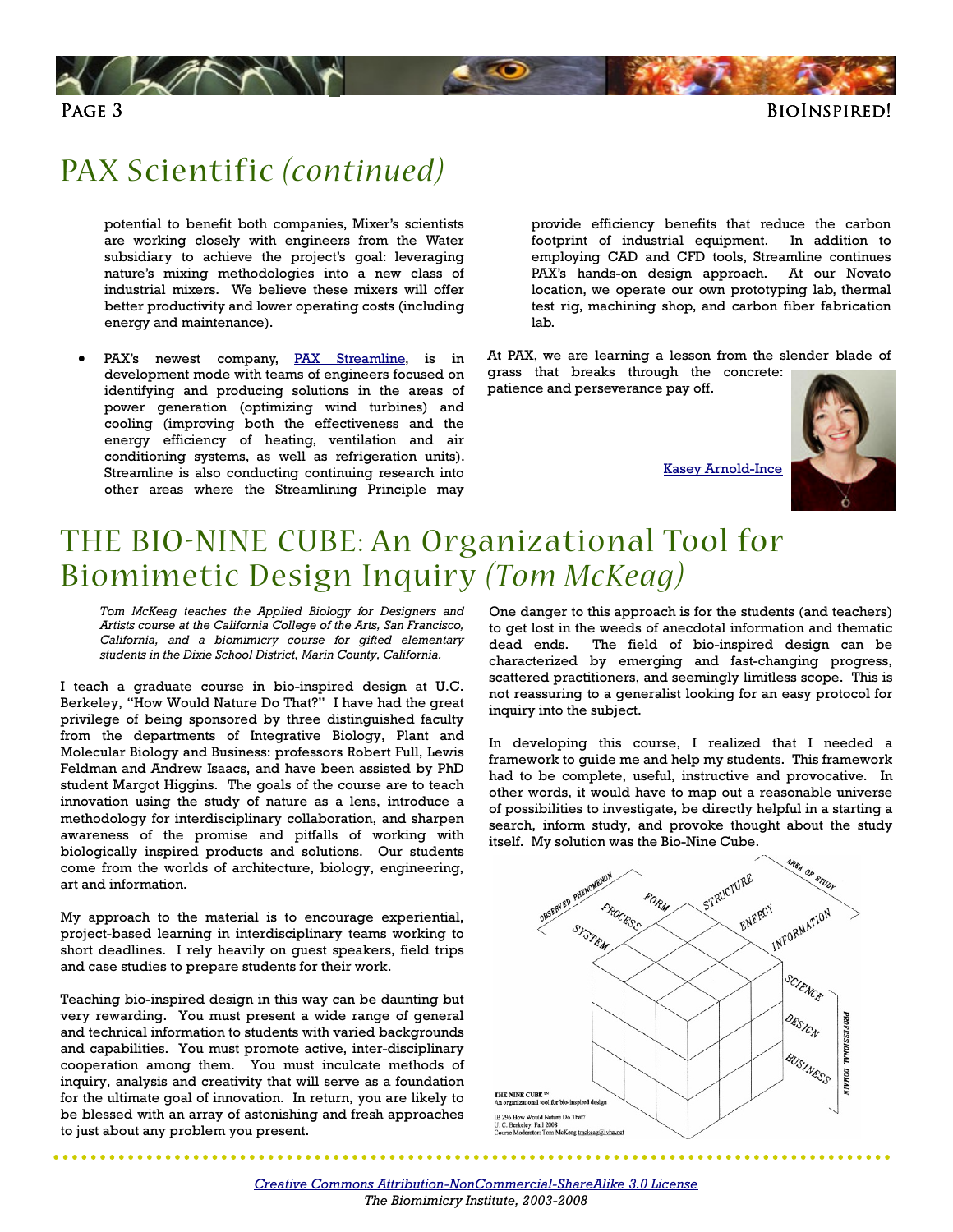<span id="page-3-0"></span>

### THE BIO-NINE CUBE *(continued)*

The Bio-Nine Cube is a cross-reference system of twentyseven cells based on the intersection of three axes:

- 1. Observable phenomena, represented by form, process and system.
- 2. Area of study, represented by structure, energy and information.
- 3. Professional domain, represented by science, design and business.

This cube could be viewed as framing the possibilities in the acts of observation, inquiry, and social endeavor. My intention is that this cube be used as a tool for educators to organize their classes, for students to plan their research, and for problem-solvers to analyze their approach. I should note that the cube could be made more universal by substituting the professional domain categories of research, design and management for the more specific science, design and business.

Let me give you an example of how I have found this framework to be useful. In industrial design, for instance, a practitioner might be interested in choosing an adhesive and want to know "how does nature stick to things?" She might discover some thematic leads in the literature or at a naturalist database like the Encyclopedia of Life or at a function-based web portal like the Biomimicry Institute's. She may be content with what she has found and proceed to seamlessly incorporate it into her proposed design.

However, she may not be so fortunate. I have found that one of my students' greatest challenges has been to appropriately apply biological information to practical designs. This difficult step in the iterative design process demands a lot of focused effort: testing, revising, rejecting and honestly analyzing everything from methods and materials to motivation. Without such effort, no design solution will succeed. A methodology for inquiry and analysis based on the Bio-Nine Cube can encourage examination of all possibilities.

If our student organized her research with the cube, she might start with observable phenomena and assemble an array of solutions such as the form of the gecko foot, the metabolic process of mussel byssel production, and the system of filamentous threads on a fungus. This wider selection immediately invites comparison, the start to analysis.

These phenomena might then be reviewed in the areas of study. How does the form of the gecko's foot, for instance, inform what we know or believe about structure, energy or information? Conversely, how do these areas inform us about the gecko?

Finally, all of this inquiry can be either informed or applied to the professional domains of science, design or business. Intention, of course, is always important and problem-solvers should know where they are headed and where they are coming from. Our student's approach to adhesion would certainly be different were it intended for a business marketing strategy rather than a building design.

Naturally, many occurrences in our world do not fit neatly or exclusively into these cells. It may be also evident to the reader that there are multi-directional flows of information possible within the cube. There is a two-way flow of information influence implied for each cell, much like a natural membrane. Choosing one cell or axis as a starting point will determine a unique pathway. The relationships between the cells (and the relative emphasis given to each) become as important as the substantive content discovered in their space.

In short, this is a systemic tool, and I hope that educators, researchers and problemsolvers will find it useful.

**Tom McKeag** 



### Findings from Cognitive Studies of Biologically Inspired Design *(Ashok K . Goel)*

Ashok K. Goel is an Associate Professor of Computer and Cognitive Science at Georgia Institute of Technology, and a Co-Director of Georgia Tech's Center for Biologically Inspired Design.

By now there are many, many case studies of successful biologically inspired design: we know that for many design problems in engineering, architecture and computing, biological systems provide an excellent source of productive analogies. However, there are few detailed cognitive studies of biologically inspired design; a cognitive study systematically examines design behaviors and analyzes the behaviors in terms of information representations and processing. If we can understand the cognitive information processing in biologically inspired design, then we can develop pedagogical techniques and computational tools for fostering effective design practices.

At Georgia Tech's Center for Biologically Inspired Design, Michael Helms, Swaroop Vattam and I, working in collaboration with Jeannette Yen and Marc Weissburg, have conducted a series of in situ cognitive studies of biologically inspired design. These studies were conducted in the context of an interdisciplinary course on biologically inspired

[Creative Commons Attribution-NonCommercial-ShareAlike 3.0 License](http://creativecommons.org/licenses/by-nc-sa/3.0/) The Biomimicry Institute, 2003-2008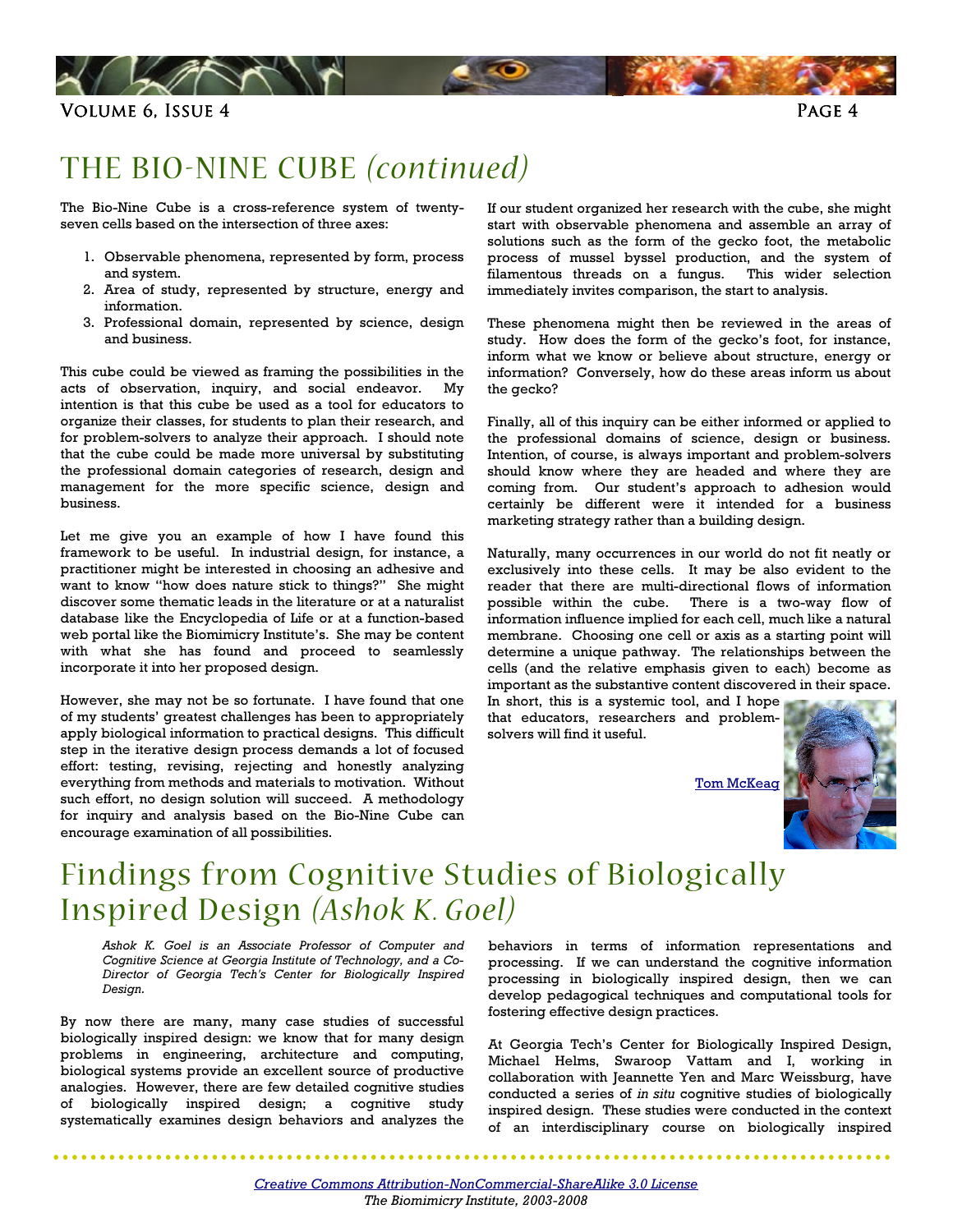

### Findings from Cognitive Studies *(continued)*

engineering design. The instructors of the interdisciplinary course led by Yen taught biologically inspired design using a problem-based learning approach. Design projects in the course grouped interdisciplinary teams of four to five students, where each team had at least one student from biology with the rest coming from different engineering disciplines. Each team was responsible for identifying a problem, exploring solution alternatives, and developing a final design based on designs of biological systems. As observers, we attended the classroom sessions, collected course materials, documented lecture content, and observed teacher-student and student-student interactions in the classroom. We also did in situ observations of a few of the teams engaged in their design projects. Here, I briefly describe two findings from our studies; details of these and other findings can be found in our papers listed below.

Multiple Representations (or Allergen Trapping): We have found that in making analogies to biological systems, designers use multiple kinds of information (e.g., structure, function, causality and teleology) represented in multiple modalities (e.g., verbal, visual, and mathematical). These multiple, and multi-modal, representations enable analogical mappings between biological and engineering designs at multiple levels of abstraction such as structure, function and behavior.

Figure 1 is a reproduction of a drawing made by a design team with the left column in the figure representing information about biological systems and the right column the final engineering design solution. The goal of the project was to design a portable, stand-alone, home air filtration unit to trap allergens and other harmful particles. The designers considered several biological systems as sources of analogy to address this problem, including the human respiratory system, the human lung, the human kidney, hemoglobin, zebra mussels, oysters and clams, baleen whales, cyclosalpas and larvaceans, diatoms, and spider silk. Based on these different analogical sources, the designers generated and critiqued several designs during the course of the project. The first design, for example, was based on an analogy to the design of human respiratory system. The final design solution used a multi-stage filtration process. The first stage filter was inspired by spider silk, and was similar to current fiber-based filter designs. The second and third stage filters in the design solution were sheets of diatom frustules, with pore diameters of 0.2 and 0.02 microns respectively.

Figure 1 is noteworthy for several reasons. It represents information of many different kinds such as shapes, structure, behavior and function, and represents them in different modalities, such as verbal and visual. Further, the different kinds of information are interlinked, as indicated by the arrows within a column. Analogical mappings between the designs of biological systems and the engineering design solutions occur at multiple levels of abstraction, as indicated by the arrows between the left and the right columns. Finally,

analogical mapping at one level of abstraction appears to support mappings at the other abstraction levels.



Figure 1. Multiple Representations (graphic from a student project)

Multiple Processes (or the Eye in the Sea): Although the literature describing case studies of biologically inspired design typically reports the use of single biological system as the source of analogy for a design problem, note that the design for trapping allergens used analogies to two different biological systems: spider silk and diatoms. In fact, we found that about half of all design projects used such compound analogies. Further, we found that the use of compound analogies entails an intricate interplay between the processes of problem decomposition and analogical reasoning. On one hand, the decomposition of a problem into sub-problems results in retrieval of biological analogues. On the other, analogical mapping between a problem and a biological solution leads to additional problem decomposition.

The Eye in the Sea design project illustrates the use of compound analogies in biologically inspired design. The goal of the project was to design a small underwater robot with locomotion modality that would ensure stealth. The initial research for the underwater robot focused on the copepod (a small crustacean, 1-2 mm in length) as a source for understanding stealthy locomotion. In exploring this concept, designers became aware that the copepod used two distinct rhythms of appendage movement for achieving motion underwater. A slow and stealthy rhythm was used when foraging for food and a quick but non-stealthy rhythm was used when escaping from predators. This understanding led the designers to decompose their original problem into two separate functions, one for slow movement and one for rapid movement, both of which required stealth. This new problem decomposition was based on the understanding of the design problem gleaned from the copepod analogy. The knowledge of the slow, stealthy mechanism used by the copepod, known as a "metachronal beating pattern" was also transferred from the copepod source.

[Creative Commons Attribution-NonCommercial-ShareAlike 3.0 License](http://creativecommons.org/licenses/by-nc-sa/3.0/) The Biomimicry Institute, 2003-2008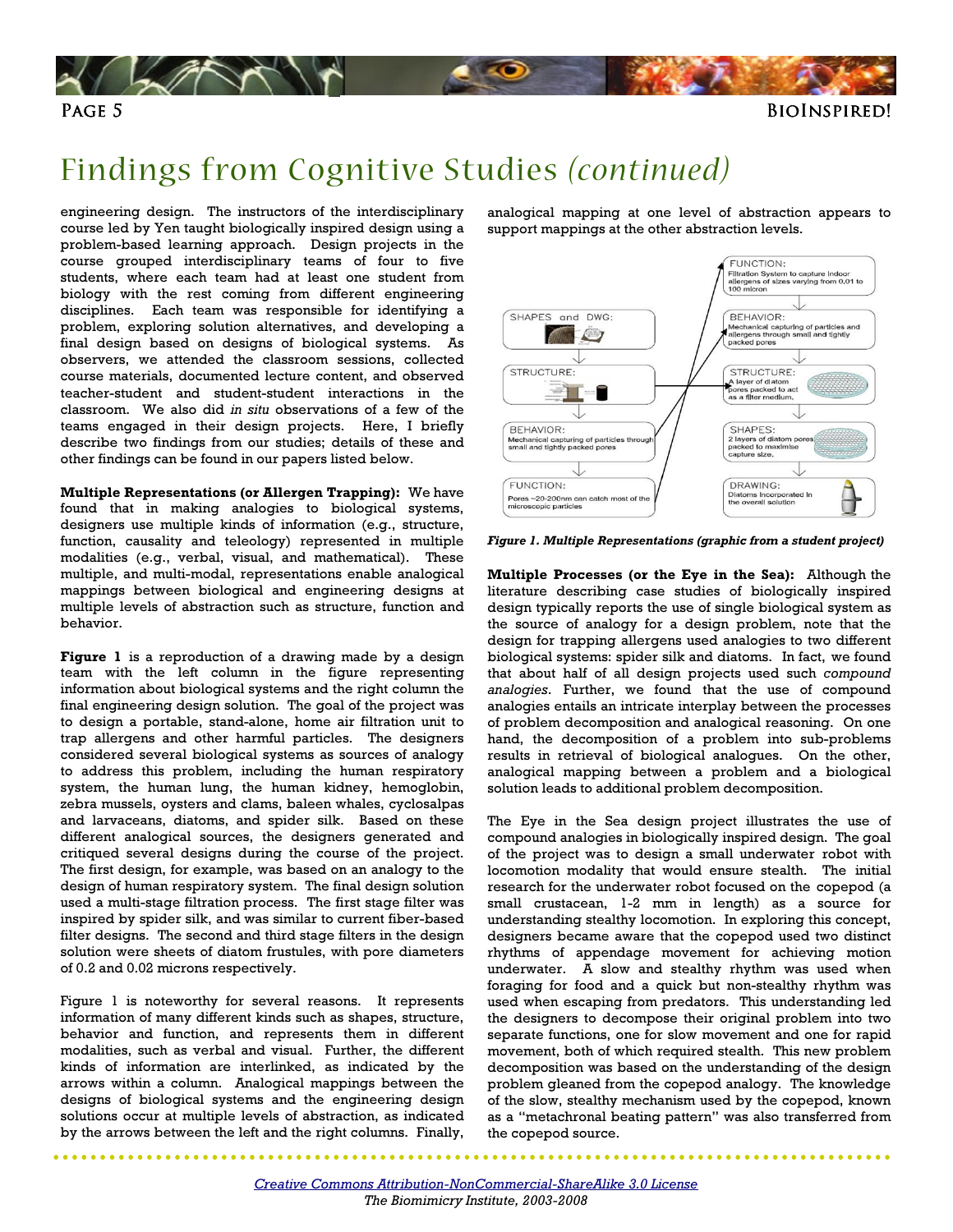

### Findings from Cognitive Studies *(continued)*

Next, the designers had to address the second sub-function: fast, stealthy motion. They identified squid locomotion as an inspiration for achieving this function. The squid mechanism, jet propulsion, is both much faster and stealthy, matching its wake with external disturbances that naturally occur in the surrounding water. Notice the stealth achieved here (wake matching) is different from the stealth achieved by the copepod (wake minimizing). Figure 2 develops an information-processing model of the generation of this solution using the framework of the compound analogical design. Step 1 depicts the nature of the problem space early in the design. The main function is to move underwater stealthily, and the copepod is identified as a solution analogue. In step 2, based on knowledge from the copepod analogy, the function of moving underwater is decomposed into sub-functions. The solution to the function of moving slowly by minimizing wake is adapted from the copepod to generate a partial solution. But the function of moving fast, yet stealthily, remains unresolved in step 2. In step 3, the squid analogue is retrieved to address this function. Its solution of using jet propulsion for movement is transferred to the current problem to generate the remaining solution. These two partial solutions are aggregated to achieve the final design.



Figure 2: Design Trajectory of the Eye in the Sea

Supporting Biologically Inspired Design Using DANTE: The cognitive studies that I have briefly described above have led us to a deeper, though still quite incomplete, understanding of the information processing requirements of biologically inspired design. Vattam, Helms and I are now developing an interactive computational environment for supporting biologically inspired design in practice. The computational foundation, called DANTE (for "the Design by Analogy to Natural Teleologies Engine") provides tools for

expressing and accessing multiple representations of complex biological systems, including text, diagrams, and structured knowledge representations that explicitly capture a system's structure, behaviors and functions. The structured knowledge representations also provide a vocabulary for expressing design problems. Given a design problem, DANTE will support the retrieval of information about multiple biological systems relevant to the problem, enabling the designer to browse through the information. We expect the authoring, retrieval and browsing tools of DANTE to be ready for beta-testing by the end of this calendar year, and intend to put it on a web server so that it can be used as widely as possible.

> [Prof. Ashok K Goel](mailto:goel@cc.gatech.edu)  <http://home.cc.gatech.edu/dil/3>



. . . . . . . . .

#### Acknowledgements:

This research has been supported in part by an NSF Creative IT Grant (#0632519) entitled "Towards a Computational Model of Biological Analogies in Innovative Engineering Design."

Bibliography (These papers are downloadable from our publications webpage at [http://home.cc.gatech.edu/dil/6.](http://home.cc.gatech.edu/dil/6)):

Helms, M., Vattam, S., & Goel, A. Compound Analogies, or How to Make a Surfboard Disappear. In Proc. Thirtieth Annual Meeting of the Cognitive Science Society, Washington DC, July 24-26, 2008.

Helms, M., Vattam, S., Goel, A., Yen, J., & Weissburg, M. Problem-Driven and Solution-Based Design: Twin Processes of Biologically Inspired Design. In Proc. ACADIA-2008: Silicon + Skin, Boston, October 14-15, 2008.

Vattam, S., Helms, M. and Goel, A. Biologically Inspired Innovation in Engineering Design: A Cognitive Study. Technical Report GIT-GVU- 07- 07, Georgia Institute of Technology.

Vattam, S., Helms, M. and Goel, A. Compound Analogical Design: Interaction Between Problem Decomposition and Analogical Transfer in Biologically Inspired Design. In Proc. Third International Conference on Design Computing and Cognition, Atlanta, June 23-25, 2008.

Vattam, S., Helms, M., Goel, A., Yen, J., & Weissburg, M. Learning About and Through Biologically Inspired Design. In Proc. Second Design Creativity Workshop, Atlanta, June 22, 2008.

[Creative Commons Attribution-NonCommercial-ShareAlike 3.0 License](http://creativecommons.org/licenses/by-nc-sa/3.0/) The Biomimicry Institute, 2003-2008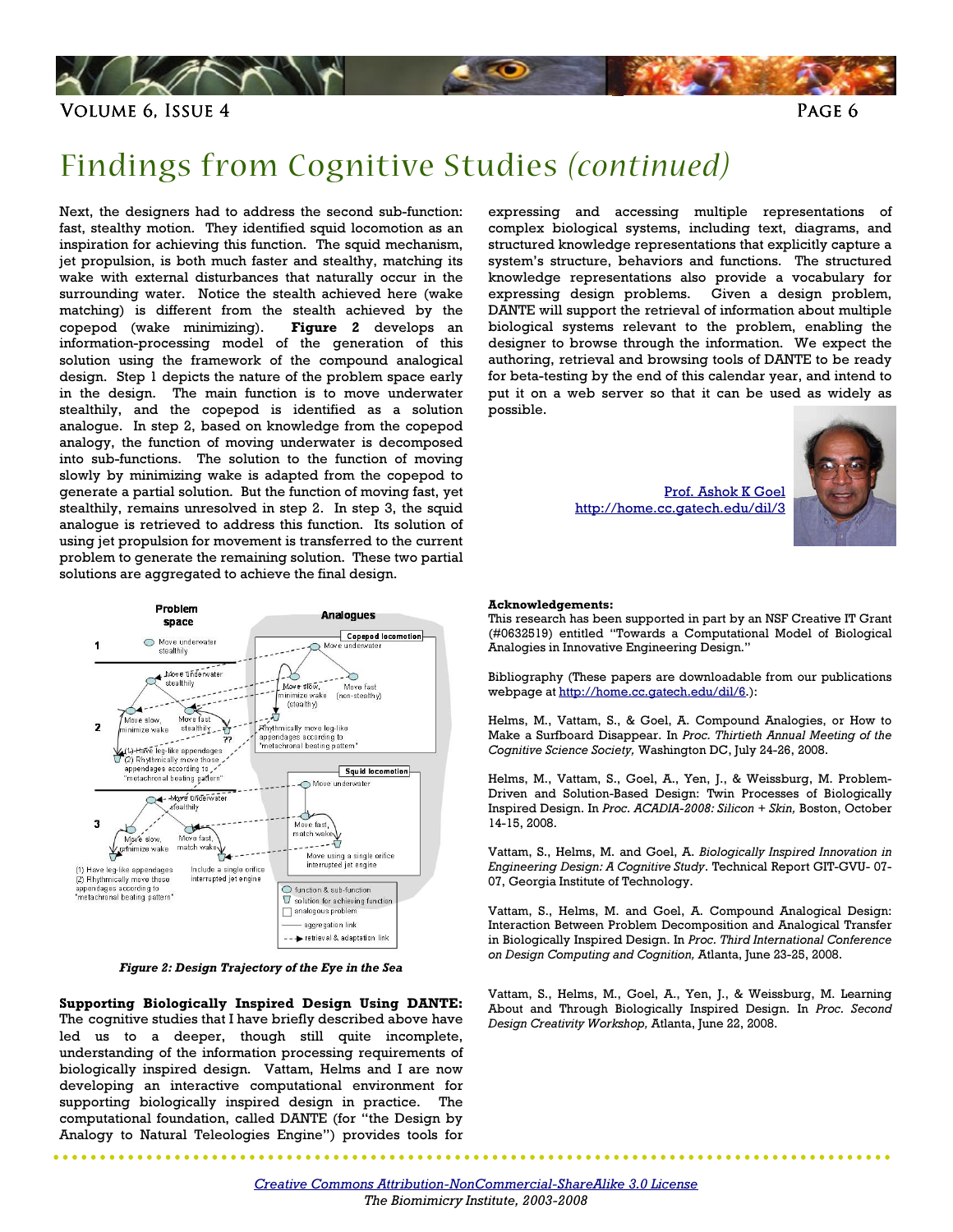<span id="page-6-0"></span>

### A Comparison of Biological and Technological Systems *(Julian Vincent)*

Professor Julian Vincent is Director of the Centre for Biomimetic [and Natural Technologies](http://www.bath.ac.uk/mech-eng/biomimetics/) at the University of Bath (UK), Associate Chief Editor of the [Journal of Bionic Engineering,](http://www.elsevier.com/wps/product/cws_home/707667) and one of the founders of [BioTRIZ Ltd.](http://www.biotriz.com/) 

What can Nature teach us? In addition to providing a rich library of specific forms and processes that have been honed by millions of years of natural selection, the underlying structure of Nature's systems can help us understand how some ecosystems and species have survived for impressive periods of time in spite of numerous stresses. These underlying patterns may also help explain current human behaviour and suggest pathways for our cultural evolution.

#### Energy vs. Information

TRIZ (Theory of Inventive Problem Solving) formalised the idea that problems arise from conflicts between our desires and the impediments standing in our way. Altshuller, the founder of TRIZ, developed a comprehensive matrix of results and conflicts (or contradictions). He identified inventive solutions that resolved these conflicts, rather than merely settling for a compromise.

The paper ["Biomimetics: its practice and theory"](http://rsif.royalsocietypublishing.org/content/3/9/471.full.pdf+html) (J. Vincent, O Bogatyreva, N. Bogatyrev, A. Bowyer, A-K. Pahl) transformed the TRIZ contradiction matrix into six fields of operation:

- Substance (the material from which something is made)
- Structure (the way the materials are arranged)
- Energy (the source of energy, or the amount of energy, whether more or less)
- Space (space occupied by the system, or space available for it to work)
- Time (the order in which things might happen, or the time required for something to be done)
- Information (the control mechanism and things which influence it).

The resulting matrix allowed a comparison of the operations used in technology and biology to solve problems from nanometre to kilometre scales.



.......

Although the problems solved by biology and technology are largely the same, the methods are only comparable in about  $12\%$  of the cases. As shown in figure 1, we use energy as our primary `lever' up to the metre scale, with 'substance' in next place. When faced with an engineering problem, we largely rely on energy-intensive chemistry and metallurgy to provide an ever-expanding supply of new substances as new requirements arise.

In contrast, biological systems tend to use information, structure and space as shown in figure 2. Energy is the least used, at about 5% of the cases. In comparison, energy is used in about 60% of engineering solutions, a 10-fold difference. Whereas we have developed over 350 polymers, biology largely works with two types: proteins and polysaccharides. These materials are imbued with information, starting from the DNA molecule that controls amino acid assembly. Often, their structure and orientation in space allows these common polymers to deliver a wide range of functional capabilities while maintaining a low level of embedded energy.



Figure 2. Biological effects arranged according to size/hierarchy

The low usage of energy by biological systems is likely due to the relative scarcity of energy. Except for cosmic dust and gases lost to space, matter on earth has been recycled continuously for billions of years. In contrast, energy 'flows'. Although energy quantity is conserved, its quality (the ability to do useful work) continually degrades until it is lost to space as low-grade heat. The primary source of energy on Earth is solar radiation which both heats the Earth and drives numerous chemical, biological and physical cycles. Although solar energy can be stored, this only shifts usage and does not increase the total amount of energy available.

Humans have been able to release large amounts of energy by tapping fossil fuel stores as well as nuclear energy at a rate far exceeding the rate at which these stores are replenished. The benefits are clear: energy is the driving engine of human progress, allowing us to do more things at a much faster rate than other species. Yet this progress is based on eating into the Earth's energy capital, rather than living off the income. As Georgescu-Roegen pointed out, "Perhaps, the destiny of man is to have a short, but fiery, exciting and extravagant life..." (Southern Economic Journal 41:347-381, 1975)

. . . . . . . .

. . . . . . .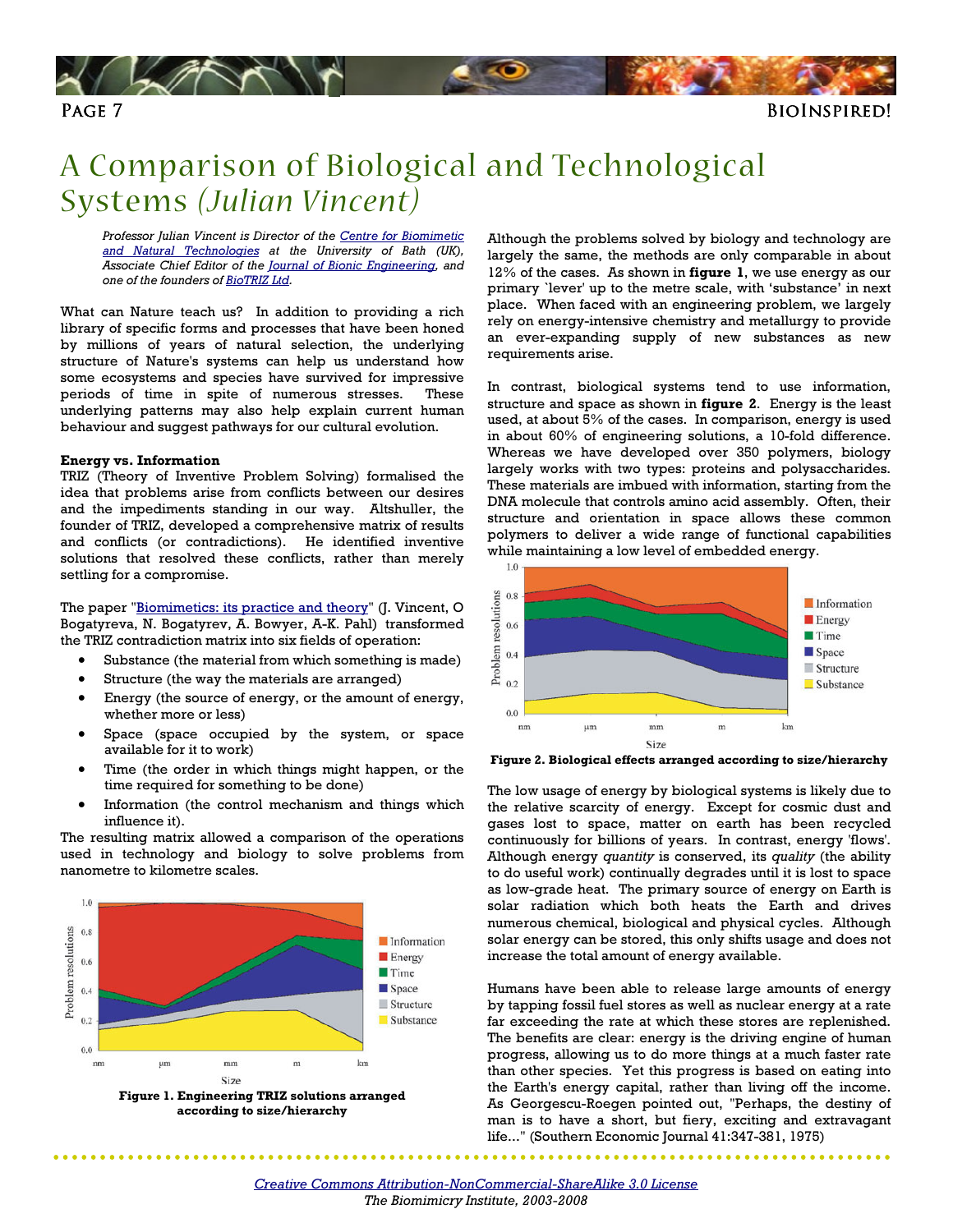

## Biological and Technological Systems *(continued)*

#### 'Making' vs. 'Being'

Our technology is largely based on "heat, beat and treat". We use copious amounts of energy to homogenise materials through processes such as smelting, destroying embedded information. We then use more energy to impose a new structure (moulding, casting, forging) to produce the desired product. This is 'making', where we are largely outside the system and use its resources in their 'low information' form.

In contrast, biological systems do not have the luxury of vast energy reserves but instead use information embedded in materials to create shapes and function. Self-assembly is common in nature, water is often the solvent and processes tend to occur at ambient temperatures. Due to the short range over which most forces act, biological systems utilise hierarchy to increase scale. Hierarchies allow adaptation and combination of building blocks in efficient ways, both from a material and energy perspective. This is 'being', where the agents are working within the system, leveraging the full capabilities of its resources.

An intriguing question is whether 'being' and working within a system reduces the complexity of interactions. An organism that is embedded in a larger system tends to only concern itself with those parts of the system that directly affect it. Its impact tends to be circumscribed. Change tends to be evolutionary, incrementally building on what has come before. In comparison, an organism that is outside of the system needs to understand how the system works. That organism can have a much larger impact but this power can encourage taking a more revolutionary approach, which can increase risk, take longer to integrate and is more likely to destabilise the system in unexpected ways.

In the case of architecture, we typically design buildings based on insitutionalised principles and build them to last decades (if not longer). In effect, we are making a prediction of the future. In contrast, animals tend to continually adjust their homes in response to local environmental pressures. Birds build nests that over time are better insulated on the windward side. Compass termites build nests oriented such that the internal temperature remains constant regardless of the position of the sun in the sky. These examples likely involve relatively simple rules that provide insulation where required and reduce the section profile in the hottest direction. Architects such as Ralph Knowles have experimented with exploring how natural forces (sun, gravity, wind) and rhythms can be creative elements in architectural design. Designing a building based on the ambient site conditions can result in a remarkably efficient and pleasant building.

#### Implications for the Human Species

Human behaviour is often considered to be separate or different from that of other species. This belief is held both by those who consider humans as "above" nature as well as those who claim our behaviour is somehow "unnatural". Yet many

characteristics of human actions have analogies in nature. This should not be taken as justification for our behaviour nor does it discount the value of human culture. However, understanding the potential consequences of our actions may help guide our steps.

Disturbed or disrupted ecosystems are typically colonised by pioneer or Type I species. These species are often competitive, opportunistic, short-lived and fast breeders. The abundance of freely available resources supports relatively inefficient and linear (non-cyclical) usage. In many ways, the Industrial Revolution was a key turning point in our relationship with nature. Our ability to tap (if only temporarily) abundant and cheap energy allowed us to act like a pioneer species that did not need to conserve but could focus on spreading fast. This phenomenon is relatively new in human history. For example, industrial agriculture with its focus on short-term yield is quite different from earlier agriculture where farmers worried about passing a legacy to their children and their children's children.

Type I species compete for resources but use those resources inefficiently. They breed profusely but only occupy the stage for a short time, surviving by spreading seeds that can remain dormant for long periods of time. They are well-adapted to their niche, but by converting solar energy to abundant biomass set the stage for ecological succession that eventually will displace the Type I species. Over time, Type II species begin to take over and in turn are replaced by Type III species. Throughout this process of ecological succession, energy usage becomes increasingly efficient, matter is cycled within the system, cycles begin to slow, and symbiosis becomes more prevalent. As energy flow decreases, information becomes increasingly important.

The human species prides itself on adaptability. Will our history be that of a Type I species, or worse, an invasive species that is more of a disruptive influence, consuming rather than building living capital? Or will we adopt the attributes of Type II and Type III species: effective and efficient use of resources, an increasing information-to-energy

ratio, balanced and reciprocal relationships, and integration into the encompassing and supporting systems? Will we become a footnote or will we truly become part of Earth's vibrant and diverse 'web of life'?



Prof. Julian Vincent

#### Acknowledgements

• [Material Beliefs: Interview with Julian Vincent](http://www.materialbeliefs.com/collaboration/julian-v.php)

- Is traditional engineering the right system with which to manipulate our world?
- R. Knowles; [papers on architecture, nature and context](http://www-rcf.usc.edu/~rknowles/)
- D. Korten; [Natural Succession and the Step to Maturity](http://www.pcdf.org/Living_Economies/III_Succession.htm)

 $\sim$   $\sim$   $\sim$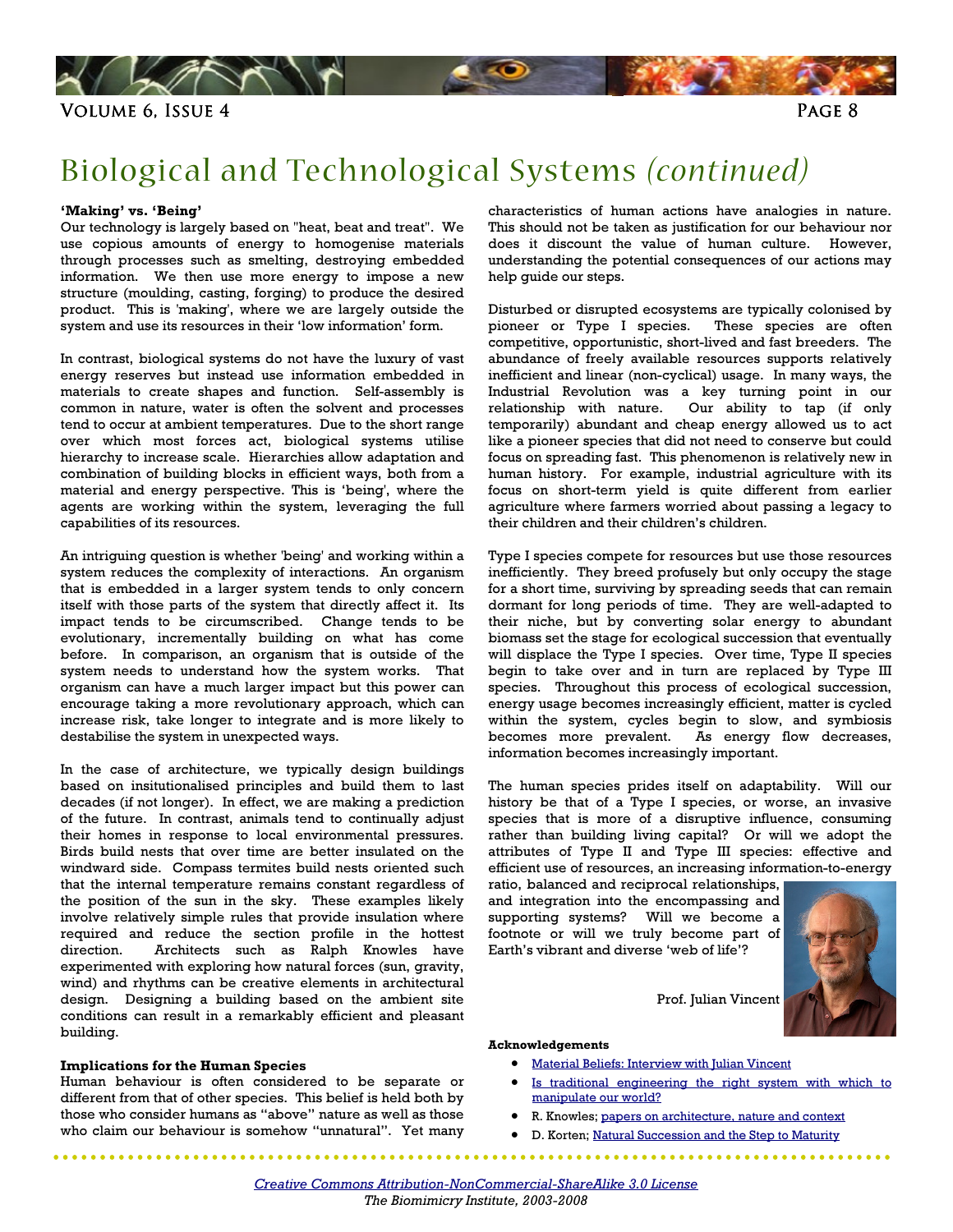<span id="page-8-0"></span>

### Digital'08: Imagination on Behalf of Our Planet



[Roger Ferragallo](http://www.asci.org/index2.php?artikel=1000)

#### [Art & Science Collaborations, Inc.](http://www.asci.org/)

(ASCI) challenged entrants to the 10th International Digital Print Exhibition to "boldly envision on behalf of our planet" around a series of questions on the current environmental challenges, new and positive approaches to sustaining life, and ways of inspiring us to "confront the consequences of our current way of living".

ASCI, a 20-year-old nonprofit based in New York City, is dedicated to building connections between the arts, science and technology, while raising public awareness about artists and scientists.

According to Cynthia Pannucci, ASCI Founder/Director:

"Foremost, to me, the power of art is to make people question their own assumptions, … to joyfully create connections to their own experiences/knowledge, and to dream. To me, this is the first part of the process of truly innovative and creative science as well."

The display can be seen at The [New York Hall of Science](http://www.nyscience.org/) between October 4, 2008 and January 25, 2009. All images and statements by the artists/scientists can also be viewed at the online exhibition at http://www.asci.org/artikel994.html.







[Nathaniel Freeman](http://www.asci.org/index2.php?artikel=1001) [Katherine Kollins](http://www.asci.org/index2.php?artikel=1006) [Edward Ramsay-Morin](http://www.asci.org/index2.php?artikel=1009) 



[Hugh O'Donnell](http://www.asci.org/index2.php?artikel=1010)

### Calendar of Public Events

| Date                | Location                              | Event                                                                                                                                |
|---------------------|---------------------------------------|--------------------------------------------------------------------------------------------------------------------------------------|
| Dec. 5,<br>2008     | San Juan,<br>Puerto Rico              | Caribbean Green Expo<br>Closing Plenary: Biomimicry<br>and the Built Environment:<br><b>Creating Conditions Conducive</b><br>to Life |
| Dec. 9-12,<br>2008  | Sanya, China                          | International Workshop on<br>Mechanics and Biomimetics of<br><b>Biomaterials &amp; Animal</b><br>Locomotion                          |
| Dec. 14-17,<br>2008 | Bangkok,<br>Thailand                  | 2008 IEEE International<br><b>Conference on Robotics and</b><br>Biomimetics                                                          |
| Feb. 5,<br>2009     | <b>The</b><br>Netherlands             | Materia's 2009 Congress<br>Presentation: Biomimicry:<br>Innovation Inspired by Nature                                                |
| Feb. 10,<br>2009    | Arizona State<br>University,<br>Tempe | <b>Innovation Space Presentation:</b><br>What would nature do?<br>Biomimicry as a Path to<br>Sustainability                          |

| <b>Date</b>                 | <b>Location</b>                     | Event                                                                                                                                       |
|-----------------------------|-------------------------------------|---------------------------------------------------------------------------------------------------------------------------------------------|
| Feb. 24,<br>2009            | Fort Worth, TX                      | <b>Frost Foundation Lectureship</b><br>on Global Issues Presentation:<br>What would nature do?<br>Biomimicry as a Path to<br>Sustainability |
| March 3.<br>2009            | Syracuse<br>University,<br>New York | Lecture: Biomimicry:<br><b>Innovation Inspired by Nature</b>                                                                                |
| Mar. 31-<br>Apr. 2,<br>2009 | Loughborough<br>University, UK      | <b>Fifth International Conference</b><br>on Bio-Acoustics.                                                                                  |
| July 27-31,<br>2009         | Edinburg, UK                        | 17 <sup>th</sup> International Conference<br>on Composite Materials                                                                         |